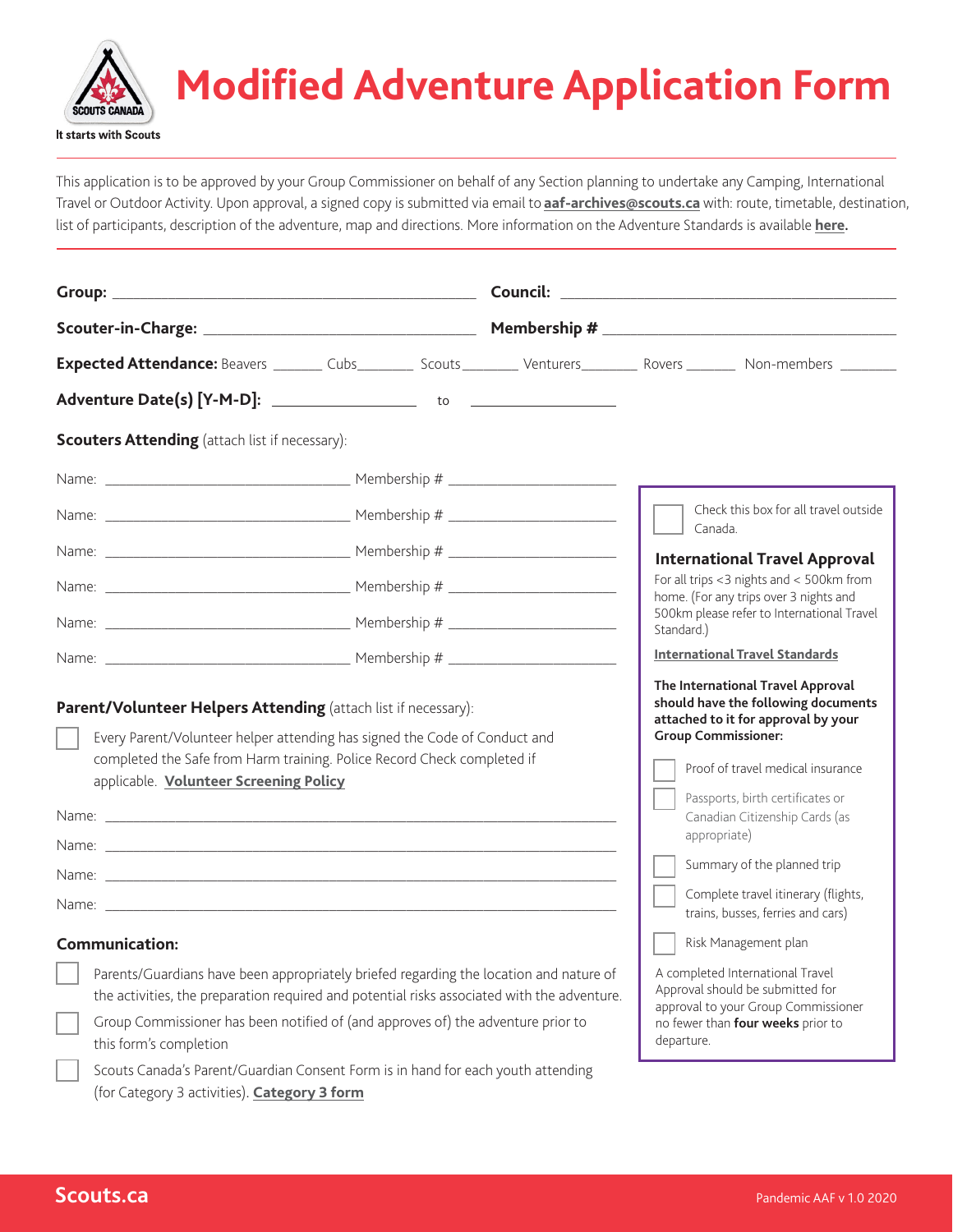## **Location of the Adventure:**

|       | Site Name: Name: Name and Site Name and Site Name and Site Name and Site Name and Site Name and Site Name and Site Name and Site Name and Site Name and Site Name and Site Name and Site Name and Site Name and Site Name and                                                                                                                                                                                                |  |                                                                                                                                                                                                                                                                                                                       |  |  |  |
|-------|------------------------------------------------------------------------------------------------------------------------------------------------------------------------------------------------------------------------------------------------------------------------------------------------------------------------------------------------------------------------------------------------------------------------------|--|-----------------------------------------------------------------------------------------------------------------------------------------------------------------------------------------------------------------------------------------------------------------------------------------------------------------------|--|--|--|
| Site: |                                                                                                                                                                                                                                                                                                                                                                                                                              |  |                                                                                                                                                                                                                                                                                                                       |  |  |  |
|       | Site has been checked or researched for suitability (no more<br>than two months before the adventure).                                                                                                                                                                                                                                                                                                                       |  | All equipment needed for the adventure and the site is in good<br>repair.                                                                                                                                                                                                                                             |  |  |  |
|       | Appropriate personal hygiene has been considered<br>and addressed.                                                                                                                                                                                                                                                                                                                                                           |  | Hazards and risks have been identified, and a risk management<br>plan is in place.                                                                                                                                                                                                                                    |  |  |  |
|       | <b>Emergency Planning:</b>                                                                                                                                                                                                                                                                                                                                                                                                   |  |                                                                                                                                                                                                                                                                                                                       |  |  |  |
|       | Participants have appropriate first aid certification and<br>equipment/kit appropriate for the adventure. Where Scouts<br>or Venturers are camping or participating in adventures<br>without adults present, at least two members present have<br>the necessary skills, appropriate first aid certification and<br>training appropriate for the adventure (including lifesaving<br>for swimming and other water activities). |  | The level of risk associated with the adventure has been<br>assessed and deemed appropriate. An emergency plan has<br>been developed.<br>Directions to nearest doctor or medical facility have been<br>established.<br>Appropriate emergency forms and emergency contact list<br>are available and on site if needed. |  |  |  |
|       |                                                                                                                                                                                                                                                                                                                                                                                                                              |  | Not enough space? Attach your program on a separate sheet.                                                                                                                                                                                                                                                            |  |  |  |
|       | <b>Planning and Program:</b>                                                                                                                                                                                                                                                                                                                                                                                                 |  |                                                                                                                                                                                                                                                                                                                       |  |  |  |
|       | Scouts Canada's Policies, Standards and Procedures<br>are being followed.                                                                                                                                                                                                                                                                                                                                                    |  | Knives and other tools are appropriate for this activity.<br>All youth attending have received appropriate training for the                                                                                                                                                                                           |  |  |  |
|       | The adventure meets the needs of the youth involved and                                                                                                                                                                                                                                                                                                                                                                      |  | adventure.                                                                                                                                                                                                                                                                                                            |  |  |  |
|       | is age-appropriate.<br>The menu takes into account food allergies and other<br>dietary restrictions.                                                                                                                                                                                                                                                                                                                         |  | Medication information and schedule for participants has been<br>collected.                                                                                                                                                                                                                                           |  |  |  |
|       | At least one adult or youth has the necessary skills and<br>training for the adventure.                                                                                                                                                                                                                                                                                                                                      |  |                                                                                                                                                                                                                                                                                                                       |  |  |  |
|       | how the Two-Scouter Rule is being met]:                                                                                                                                                                                                                                                                                                                                                                                      |  | Transportation Plan [route, travel schedule, communication during travel (mobile or satellite phone, FRS radios), carrier information (if applicable),                                                                                                                                                                |  |  |  |
|       | Not enough space? Attach your transportation plan on a separate sheet.                                                                                                                                                                                                                                                                                                                                                       |  |                                                                                                                                                                                                                                                                                                                       |  |  |  |
|       | <b>Transportation Standards</b>                                                                                                                                                                                                                                                                                                                                                                                              |  | <b>Supervision Guide to Scouting Activities</b>                                                                                                                                                                                                                                                                       |  |  |  |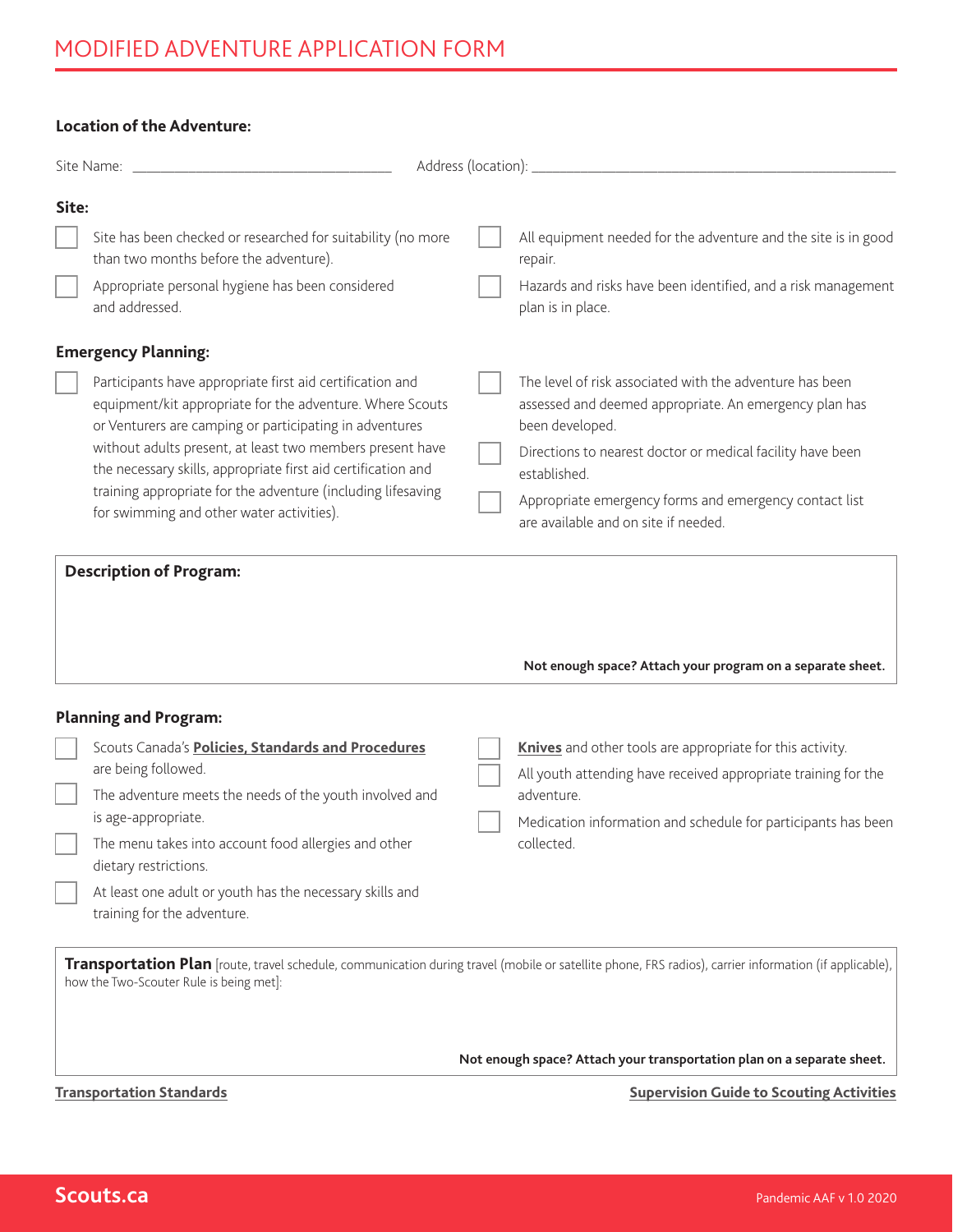## **How to Run a Safe Section Meeting during declared Pandemic**

Any Section planning to undertake any and all Section meetings during the pandemic must complete this part and get it approved by the Group Commissioner. More information on How to Run a Safe Section Meeting and our Pandemic Standards is available **[here](https://www.scouts.ca/news-and-events/overview.html)**.

| <b>Social Distancing</b><br>Section Meeting is limited to fewer than a total of 50 persons<br>and meet stage requirements for use of patrols and youth<br>limits.<br><b>Physical Distancing</b><br>Activities modified for appropriate physical distancing and<br>cohorting (youth in Patrols). Equipment and drop-off and | <b>Cleaning &amp; Hygiene</b><br>Plans are in place and all participants have reviewed<br>requirements for pandemic hygiene practices.<br><b>Screening</b><br>Activity participants will be verified on arrival for self-<br>assessment screening. Response Plan has been developed for                 |
|----------------------------------------------------------------------------------------------------------------------------------------------------------------------------------------------------------------------------------------------------------------------------------------------------------------------------|---------------------------------------------------------------------------------------------------------------------------------------------------------------------------------------------------------------------------------------------------------------------------------------------------------|
| pick-up procedures have been modified.<br><b>Food Provision</b><br>"No food or drink sharing" policy has been communicated to<br>youth, Scouters and parents.                                                                                                                                                              | Scout members who arrive with or develop symptoms.<br><b>Administration &amp; Communication</b><br>All attending the activity are informed of the participation<br>requirements for which comprehension and commitment is<br>validated. Attendance will be recorded for contact tracing if<br>required. |
| <b>Emergency Response &amp; Risk Management:</b><br>Emergency Response Plan (ERP) is completed<br>satisfactorily in addition to this form.                                                                                                                                                                                 | <b>For Camping Activities:</b><br>All risk controls are in place to meet or exceed the<br>requirements of the Pandemic Program & Activities<br>Modification Standard while camping, including during<br>an emergency response.                                                                          |
| Scouter-in-Charge (Signed by the Section Scouter applying<br>for the adventure in accordance with Scouts Canada's Policies<br>and Procedures):<br>I am aware of, and in compliance with, Scouts Canada,<br>Federal, Provincial and Municipal Government health-and-<br>safety restrictions.                                | <b>Group Commissioner Approval:</b><br>I have reviewed the plans submitted by the Scouter-in-<br>Charge and confirm, to the best of my ability, that the<br>activity is in compliance with Scouts Canada, Federal,<br>Provincial and Municipal Government health-and-safety<br>restrictions.            |
| Signature:                                                                                                                                                                                                                                                                                                                 | Signature:                                                                                                                                                                                                                                                                                              |
| <b>Tour Permit Approval</b>                                                                                                                                                                                                                                                                                                |                                                                                                                                                                                                                                                                                                         |
|                                                                                                                                                                                                                                                                                                                            |                                                                                                                                                                                                                                                                                                         |